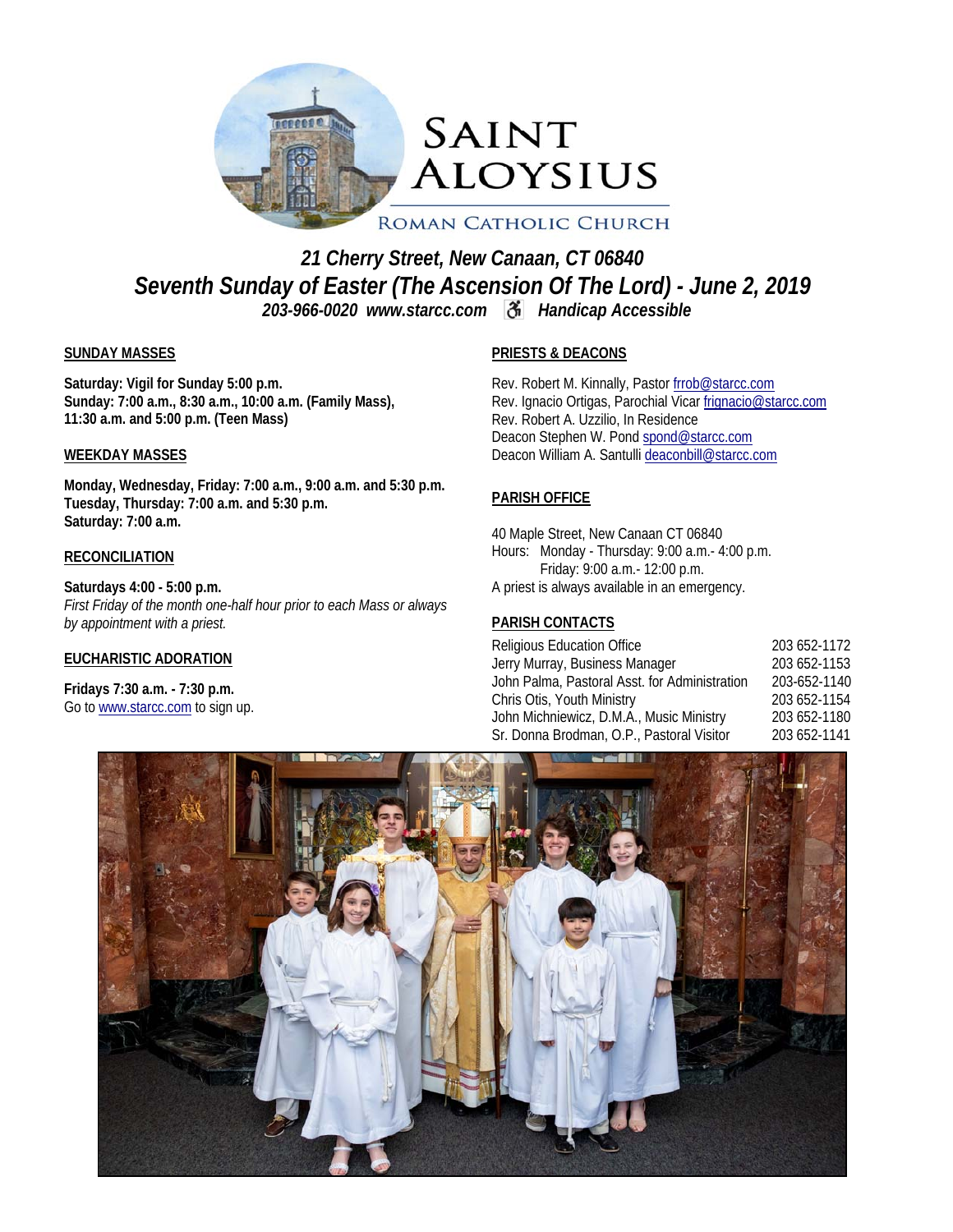| Monday -     | June 3, 2019                     |
|--------------|----------------------------------|
| $7:00$ a.m.  | <b>James Ruisi</b>               |
| $9:00$ a.m.  | Msgr. John Foley                 |
| 5:30 p.m.    | John M. O' Rourke, Jr.           |
| Tuesday -    | June 4, 2019                     |
| $7:00$ a.m.  | Aldo Andreoli                    |
| 5:30 p.m.    | <b>Bert Liebelt</b>              |
| Wednesday -  | June 5, 2019                     |
| 7:00 a.m.    | <b>Richard Carroll</b>           |
| $9:00$ a.m.  | Gerry Flynn                      |
| 5:30 p.m.    | Irene M.Sirico                   |
| Thursday -   | June 6, 2019                     |
| 7:00 a.m.    | Carol Frame & The Sheehan Family |
| 5:30 p.m.    | Margaret McCarthy                |
| Friday -     | June 7, 2019                     |
| 7:00 a.m.    | Carol Frame & The Labonte Family |
| 9:00 a.m.    | James Slattery, Jr.              |
| $5:30$ p.m.  | <b>Bert Liebelt</b>              |
| Saturday -   | June 8, 2019                     |
| $7:00$ a.m.  | In Thanksgiving                  |
| 5:00 p.m.    | <b>Beatrice LaForte</b>          |
| Sunday -     | June 9, 2019                     |
| $7:00$ a.m.  | Jean DiPanni                     |
| 8:30 a.m.    | Giuseppe Colella                 |
| $10:00$ a.m. | St. Aloysius Parishioners        |
| 11:30 a.m.   | Anna & Alfonso Cotoia            |
| 5:00 p.m.    | Jean DiPanni                     |

#### *Marriage Banns:*

Bann I- Pierpaolo Spisso and Caitlin Anderson Bann II- Justin Meneguzzo and Alessandra Landolfii

> *We Welcome our New Parishioners:* Matthew and Elizabeth VanderKamp McMahan Family

#### **Hearing Assistance Devices**

Hearing Assistance Devices are now available for Mass! You will find them on a charging table outside the sacristy door. Please return them to the table after Mass using them.



#### **Parish E-Mail Notifications**

If you would like to receive our weekly parish e-mail notifications plus other parish news, please send an e-mail with your information to John Palma at jpalma@starcc.com.

# *~* **Mass Intentions ~ ~ Please Pray For ~**

Please keep in prayer our sisters and brothers who are named below, and kindly inform the parish office of others that should be added to the prayer list.

Toni Recchia Allende, Eileen Apy, John Burch Jr., Tony Cantone, Addison Jane Carestia, Claire Carter, Lois Cawley, Jean Cerbini, Georgie Chapman, Pamela Chatterton-Purdy, Carol Ann Collins, John James Corrigan, Sr., Lucia Cusato, Dorothy DeEttore, Deirdre Desmond, Matthew DeVaney, Frank DiMuzio, Kathleen Dooley, Kylie Edmund Dougherty, Monique Elliot, Rinda Farnham, Vic Ferrante, Ryan Fitzpatrick, Angela Franco, Henry Frank, Paula Lynn Fuegner, Sydney Fulford, Judy Garcia, Garo Garabedian, Carol Gianattasio, Elizabeth Grottola, Kathy Grove, Joan Harmody, James Heffner, Jeanne Hersam, Carol Hollister, Olivia Hurley, Beth Janke , Mary Katawa, Father Bernie Keefe, Carol King, Christopher Kotos, Sandra Lefler, Georgia Little, Tracee Lutes, Debbie B. Lyon, Mary Maher, Fanny Mao, Rachel Mawardi, Eileen McCorry, Sarah McNulty, Donald McQuid, Jon Morrison, Brennan Mulhern, Louis G. Nappi, Carey Cattrell Ogden, Patrick O'Kane, Martin O'Shea, Patrick M. Pantalone, Ana Paredes, Harrison Perley, Iracema Galvani Quinete, Nora Radocea, Barton Rappaport, Patricia Rezny, Jeanne Ruddock, Maria Cielo Sanchez, Reggie Santella, Anna Marie Schroeder, Lynda Ann Slovik, Floyd Smith Jr., Josephine Socci, Judy Johnson Spadaccini, Joseph Squeglia Jr., Georgia Sweeney, Szenasi Family, Christopher Tarzia Jr., Ignatius Thompson, Kathleen Turpin, Hernandez-Van Vleet Family, Margot Vaughan, Martha Wieber, Ryan Joseph Willen, Alex Wood

#### **Please pray for those serving in the military**:

CPT. Elizabeth A. Condon; Cadet Paul Corapi; 1st Lt. Kevin C. Dwyer; Spec. 3rd CL; Thomas Lally; Lt. Col. Christopher Schilling; 2nd Lt. Jason Trischitta USAF; SSG Steven Vasko; Sgt Patrick Joseph Hussey; Lt. Col. Todd Polk; Cpl. Jacob B. Ready; Captain Brian Gerardi

#### SANCTUARY CANDLES burn from 5/31/19 -6/6/19

**The Sacred Heart Sanctuary candle for** Tara Roche & Family (Living) **The Mary Sanctuary candle for**  Tillie O' Grady **The Chapel candle for** Thomas O'Brien

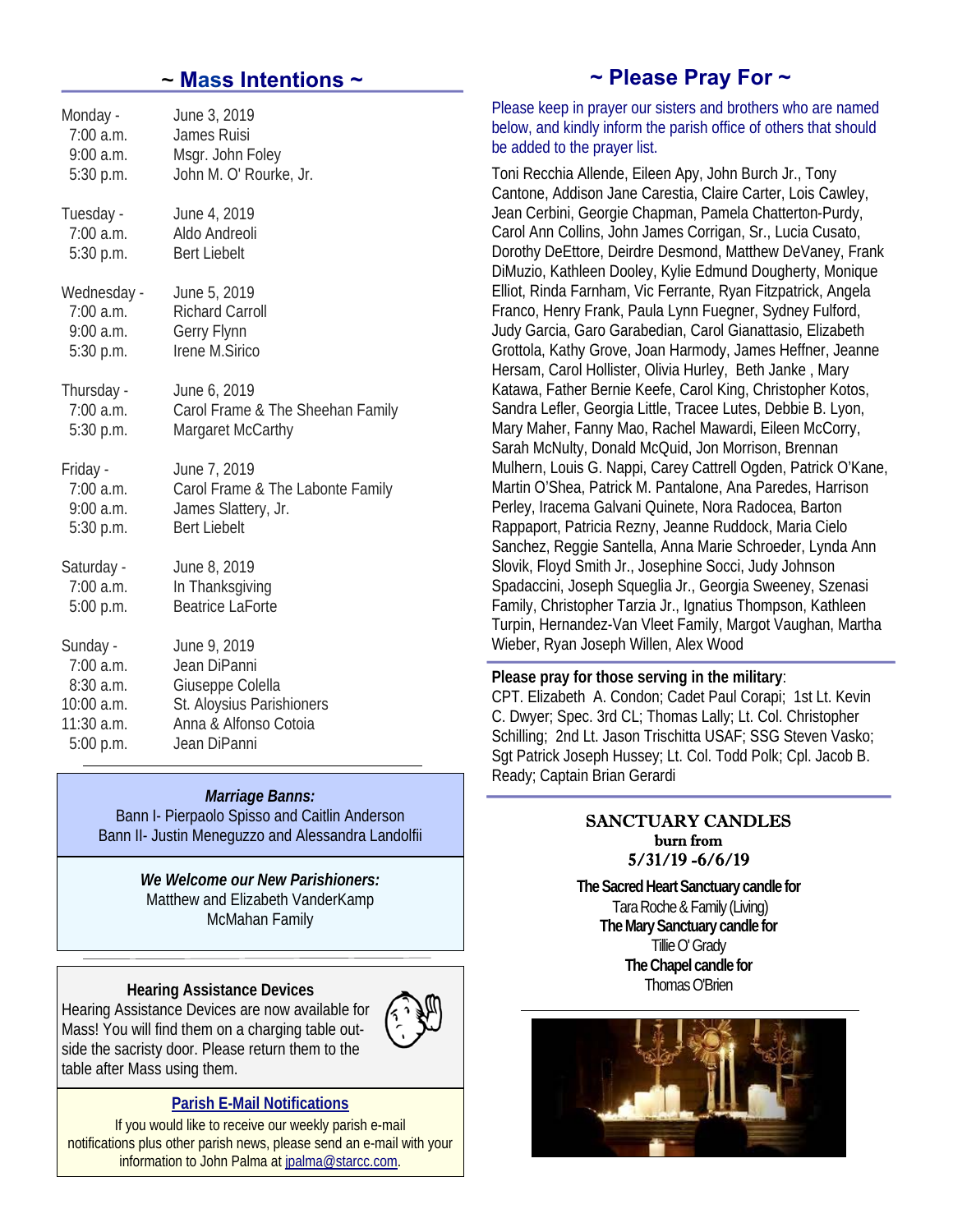# Words from Father Rob Kinnally

#### Working Towards Being One

The words of Jesus in this Sunday's Gospel from John 17 are so poignant and speak so profoundly of His unity with the Father and His love for us:

*And I have given them the glory you gave me, so that they may be one, as we are one, I in them and you in me, that they may be brought to perfection as one, that the world may know that you sent me, and that you loved them even as you loved me. Father, they are your gift to me. I wish that where I am they also may be with me, that they may see my glory that you gave me, because you loved me before the foundation of the world.* 

Jesus' desire for unity is not a "let's all be on the same page about everything" mandate. His wish that "they be one" is a wish that we work at being one with Jesus and the Father just as Jesus and the Father are one ("as we are one"). So what does that mean? It means that we should work at surrendering our desire for complete control to the God who loves us into His perfect plan for us. Everything Jesus did was everything God the Father wanted him to do. And all of that worked out – even the suffering and dying part.

In many ways, we live out our surrender to the will of God by how we are "one" with each other as a community of faith. We may look, sound, and think differently, but we are united by our life in the Trinity, a more perfect unity than we can achieve in this lifetime. As a parish, a diocese, and a Church universal, we are drawn to one another as we make our way to the Father in this life and in Heaven. We must value our lives as part of a community of believers and draw inspiration from each other as we strive to live and love as Jesus would have us live and love. We do that best when we stop trying to run our own lives and start trusting in God who views us a gift and who wants us to be brought to perfection. Imagine that: God, who needs nothing, receives us as a gift and leads us to perfection! I want to be one with that God because I need to be loved and I ain't perfect…yet!

And on another note, congratulations to Father David Roman who was ordained on June 1. We look forward to welcoming you officially into the community of Saint Aloysius!

Have a blessed week!

Father Rob

### **Summer Parish Office Hours Monday through Thursday-9:00 am-4:00 pm Friday-9:00 am-12:00 pm**

These hours will run from Friday, May 24th (Memorial Day Weekend) through Friday, August 30th (Labor Day Weekend)

# *~* **St. Aloysius School News ~**

Congratulations to all of our upcoming 8th grade graduates as they have made their high school decisions: Fairfield Prep, Lauralton Hall, The Urseline School, School of the Holy Child, Brien McMahon High School, Regis High School and Greenwich Country Day School.



The school came together recently for the annual Spring Concert. It was standing room only as all of our students showed off their musical talents. Performances from our instrumental music program and each grade made for a joyous and fun afternoon.



#### **Are you an adult who is Roman Catholic and received your First Holy Communion but never received the sacrament of Confirmation?**

If you would like to learn more about the possibility of receiving this sacrament on Pentecost Sunday, June 9, 2019 please contact Deacon Bill Santulli at deaconbill@starcc.com.

**St. Aloysius – A Tithing Parish**  TITHING MEANS ONE-TENTH: FIVE % TO MY CHURCH + FIVE % TO CHARITY

| <b>SUNDAY, MAY 19, 2019:</b> | \$17,058 |
|------------------------------|----------|
| Online Giving for the week:  | \$5,045  |
| TOTAL OFFERTORY:             | \$22,103 |
| LAST YEAR:                   | \$18,717 |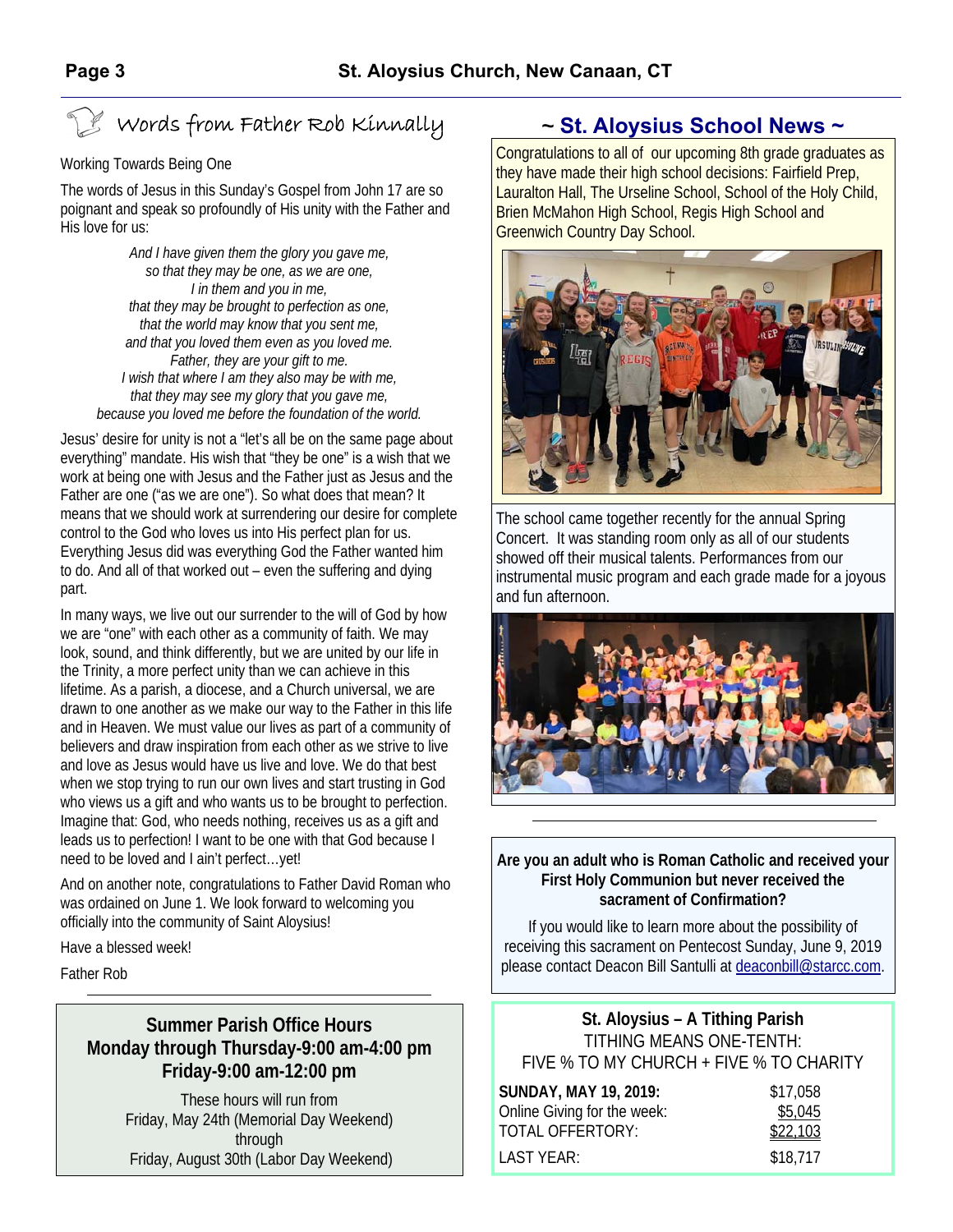# *~* **Religious Education ~**

**Religious Education registration is open**. You should have received an email from Danielle Sibilia with the steps on how to register. Registration is being done online and will close on July 15th. Please register soon to guarantee your first choice. If you did not receive an email or have questions regarding the process please contact Danielle Sibilia at dre@starcc.com.

#### **Refresh and Renew Communion - May 19th, 2019**



#### **Confirmation**

#### **Level 1**

If your son or daughter is entering our two-year Confirmation Preparation Program, it is of the utmost importance to register for religious education ASAP. Marie Osterndorf, our Confirmation Coordinator, will be contacting parents of all REGISTERED students shortly.

### **Level 2**

Please make sure your son or daughter is REGISTERED ASAP. This is a very important year and we need to have everyone registered to have an accurate number of students receiving the Sacrament of Confirmation. Level 2 students will remain in the same classes as last year. If you have any questions regarding the Confirmation Program, please contact Marie Osterndorf at Confirmation@starcc.com or 203-652-1173.



*Is Returning to St. Aloysius* 

For this Youth Ministry fundraiser, your checkbook stays home! This time, you are helping out and you go home with a check in *your* pocket **AND** 60 % of our profits will go to support our Summer Mission Trip to serve the very poor in Oil City, PA

**Sunday, June 2nd 9:30 a.m. to 5:00 p.m. Maple Street Room** 

**Reminder:** Submissions to the **bulletin & Eblast** are due each week before **Tuesday at 12:00 noon.** 

All submissions for the bulletin should be sent to: bulletin@starcc.com. All submissions for the Eblast should be sent to: pattig@websforgood.com

# *~* **Youth Ministry ~**



*High School Teens in Fellowship, Prayer, Service and Worship!*  **Sign up at www.signupgenius.com, locating the sign ups under youth@starcc.com**



**Teen Dinner n' Adoration - Wednesday, June 5th**  Our Last of the School Year! Open to 7th - 12th graders Dinner in the Youth Room at 7 p.m., with our Holy Hour at 7:30 p.m.

#### **First Friday Before School Teen Mass - Friday, June 7th**

Our Last of the School Year! Open to 7th - 12th graders Mass at 6:30 a.m. in the Maple Street Room. Breakfast served afterwards and you are on your way to school by 7:05 a.m.

> **Annual Graduation Mass & Dinner Sunday, June 9 at the 5:00 p.m. Mass**



We invite all of our graduating seniors to join us for a SPECIAL HOMILY, GIFT & BLESSING OF SENIORS, with a dinner for families immediately following Mass. At the dinner, Father Rob will share advice for going off to college and we will show our senior slide show!

Photos of our graduating seniors with their parents will be taken in the Chapel from 4:30 - 4:55 p.m.

#### **BE THE FACE OF CHRIST!**

Annual Bronx Zoo Trip with the Children of Thorpe - Saturday, June 8 Service to Seniors Decades Dance - Sunday, June 9 Annual Fathers Day Breakfast Run into NYC - Sunday, June 16

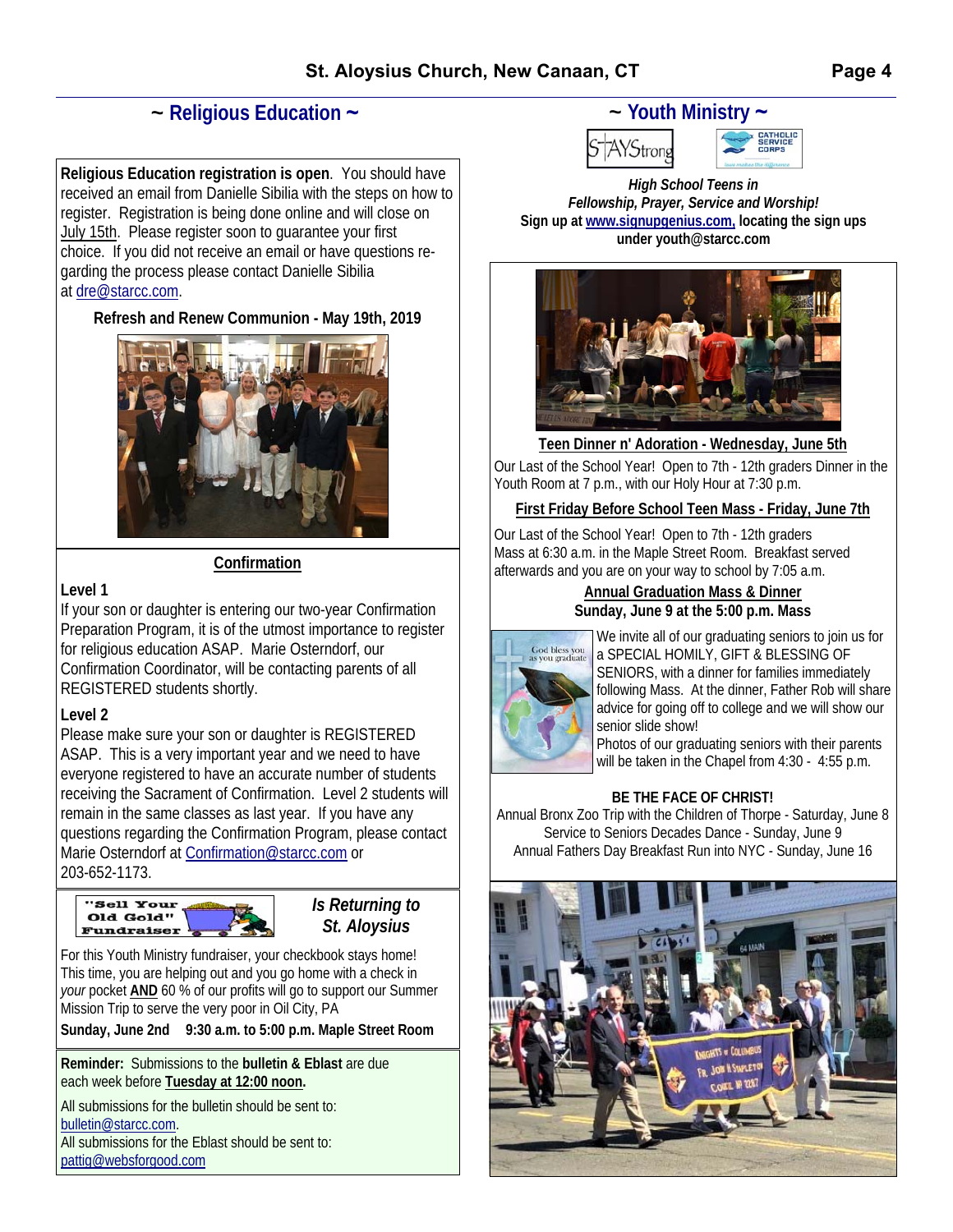

### **Next CDA meeting Thursday, June 6th at 7pm at Stapleton Hall**

All members are invited to attend our year end meeting.

- ... SCHOLARSHIP WINNERS will be presented their awards.
- ... Other business: Proposed 2019-2020 Calendar
- ... Pentecost Vigil Mass at St Augustine Cathedral June 8, 7pm
- ... Parish Picnic June 22 after 5pm Mass

Dessert and Coffee Table Questions call Susan Socci 203-561-3461

**All who have experienced the loss of a loved one are welcome to join us for the new** 

> Journey to Light Bereavement Ministry **Maple Street Conference Room**

**Please note we have changed the day and time to accommodate our participants** 

**Wednesdays 6:30 – 8:30 pm** 

#### **Session dates 2019/2020:**

**Session 1** June 12 – August 7, 2019 **Session 2** September 11 – November 6, 2019 **Session 3** January 8-29; February 5, 12 & 26; March 4 & 11, 2020 **Session 4** April 22 – June 17, 2020



For more information or to register please contact Brooke Buccieri at 203.652.1155 or bbuccieri@starcc.com



### **Faith Matters: Fathering your Family to Heaven**

Wednesday, June 12th 7:00 p.m. St. Aloysius Stapleton Hall

*Prepare for an authentic Catholic Father's Day! Fathers, Grandfathers, soon to be fathers, future fathers and Ladies invited!* 

Our culture desperately needs loving fathers, devoted husbands, and virtuous men. Presenter Renzo Ortega will discuss how men uniquely pursue holiness and virtue in their vocations as fathers and husbands and challenge them to move beyond their comfort zones. He will explore myths of masculinity and show us what God means when he asks men to lead their families to heaven. Funds for this project were provided by Foundations in Faith, Inc., The Saint John Paul II Fund for Faith Formation.



#### *SAVE THE DATE! Saturday, June 22, 2019*

*Plan to join your parish family as we celebrate our annual* 

*St. Aloysius Parish Feast Come for the food, stay for the fun! Event details to come* 



**FIRST PRIZE** 2019 Mercedes GLA 250

**SECOND PRIZE** \$3,000 in VISA Gift Cards

THIRD PRIZE 4 Tickets to Harry Potter on Broadway

# **Tickets on sale after Sunday Mass**

Visit sasncct.org or call 203.966.0786 for more info.



# *St. Aloysius Chapel Friday, June 7th*

*7:30 a.m. - 7:30 p.m.* 

Come to Adoration this Friday, June 7th in the St. Aloysius Chapel and gaze upon the glory of the Lord in the Blessed Sacrament and be transformed by Him!

Anyone willing to commit 30 minutes or more in advance may use this link http://bit.ly/eucador

or visit the parish website at http://www.starcc.com.

## **Volunteers Needed for the Feast of Saint Aloysius**

We are in need of your help for the Feast of Saint Aloysius on Saturday, June 22, 2019 at 5:00 PM. Volunteers are needed in the following areas:

- ... Baking of Dessert Items (dropped off Saturday morning)
- ... Set-Up and Decorating (Saturday Morning)
- ... Food Preparation (Friday afternoon and Saturday)
- ... Food Service (Saturday after 5:00 pm)
- ... Clean Up (Saturday after 9:30 pm)

Please e-mail John Palma in the Parish Office at jpalma@starcc.com if you are able to assist in any of these areas. Questions? Call John directly at 203-652-1140.

*~* **Parish News ~**